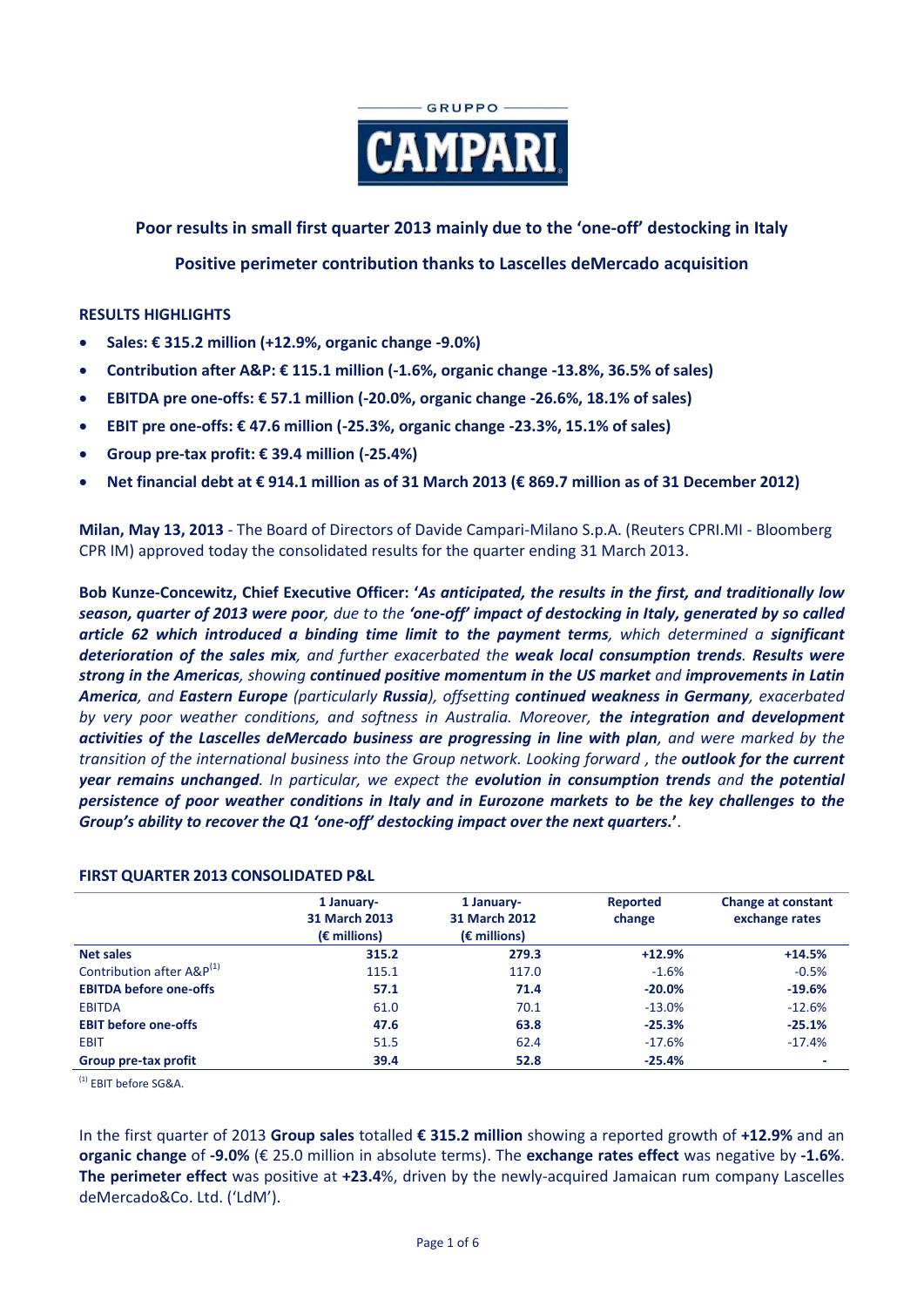It should be noted that, as anticipated, the overall negative sales organic change was mainly attributable to a technical effect of so called article  $62<sup>1</sup>$  (introducing a binding time limit to the payment terms that can be extended to the clientele) on the summer load program in Italy (a commercial initiative usually implemented in the first months of the year ahead of the summer seasonality consumption peak). The consequence was **a 'one-off' destocking effect of € 25 million on sales** in the first quarter of 2013, which determined a **significant deterioration of the sales mix and, consequently, a negative impact on operating margins**. Moreover, the impact of the new LdM business, although in line with plans both in absolute terms and marginality, generated a further **dilution in the Group margins driven by the higher concentration of lower margin noncore sugar and merchandise businesses** vs. low seasonality spirits&wines in the first quarter.

**Gross margin** was **€ 160.4 million**, down by **-0.8%**, or 50.9% of sales.

**Advertising and promotion spending (A&P)** was up by +1.2% to **€ 45.3 million**, or 14.4% of sales or 15.7% of sales excluding LdM (16.0% of sales in the first quarter of 2012).

**Contribution after A&P** (gross margin after A&P) was down by -1.6% to **€ 115.1 million** (**-13.8% organic change**), or 36.5% of sales.

**Structure costs**, i.e. selling, general and administrative costs, increased by **+26.9%**, or 21.4% of sales, mainly as a result of the consolidation of LdM.

**EBITDA pre one-offs** was down by -**20.0%** (or € 14.3 million) to **€ 57.1 million** (**-26.6% organic change**), or **18.1%** of sales.

**EBITDA** reached **€ 61.0 million**, a decrease of -13.0% (or € 9.2 million), or 19.3% of sales.

**EBIT pre one-offs** declined by -25.3% (or € 16.1 million) to **€ 47.6 million** (**-23.3% organic change**), or 15.1% of sales.

**EBIT** reached **€ 51.5 million**, a reduction of -17.6% (or € 11.0 million), or 16.3% of sales.

**Group pre-tax profit** was **€ 39.4 million**, down by -25.4% (or € 13.4 million).

As of 31 March 2013, **net financial debt** stood at **€ 914.1 million** (€ 869.7 million as of 31 December 2012).

### **CONSOLIDATED SALES OF THE FIRST QUARTER OF 2013**

-

Looking at sales by region in the first quarter of 2013, the **Americas** (45.1**%** of total Group sales) posted an **overall growth** of **+66.7%**, with a strong **organic increase** of **+10.8%**, thanks to the sustained growth across all markets, a perimeter effect of +60.2% thanks to LdM, and an exchange rate effect of -4.4%. In the U.S. (19.6% of total Group sales) sales registered an **organic increase of +7.6%**, driven by double digit growth in the **Wild Turkey franchise** as well as the **continued positive performances of the SKYY franchise**, **Espolón** and **Cabo Wabo** tequilas and **Campari**, a perimeter effect of +0.4% (due to LdM) and an exchange rate effect of -0.7%. Sales in **Brazil** (4.0% of total Group sales) registered an organic growth of +22.4%, thanks to accelerating performances of premium brands (SKYY, Campari, and Sagatiba) as well as a partial recovery of local brands (Dreher, Old Eight and Drury's), also due to an easy comparison base. Sales in the **other Americas** (21.5% of total Group sales) showed an **organic growth of +14.0%**, mainly thanks to a strong performance in **Argentina** (Cinzano, Old Smuggler and Campari). Perimeter change in the Other Americas was +320.4%, driven by the consolidation of LdM (Jamaica reaching 14.8% of Group sales in the first quarter 2013). Exchange rate effect was -9.9%.

The **Italian market** (23.8% of total Group sales) recorded an **overall decline of -26.2%**, attributable to an **organic performance of -26.3%** and a positive perimeter effect of +0.1%. The negative organic performance was driven by the expected destocking effect, linked to the introduction of the above mentioned article 62 which has further exacerbated the local weak consumption trend. The organic change excluding the 'one-off' destocking effect would have been negative by low/mid single digits. The key brands (**Campari, Campari Soda**

 $1$  Article 62 of Law n. 27/2012 (effective from 24 October 2012) introduced in Italy new restrictions for food&beverage companies in terms of time limits to the payment terms that can be extended to the clientele (60 days for non-perishable products and 30 days for perishable products).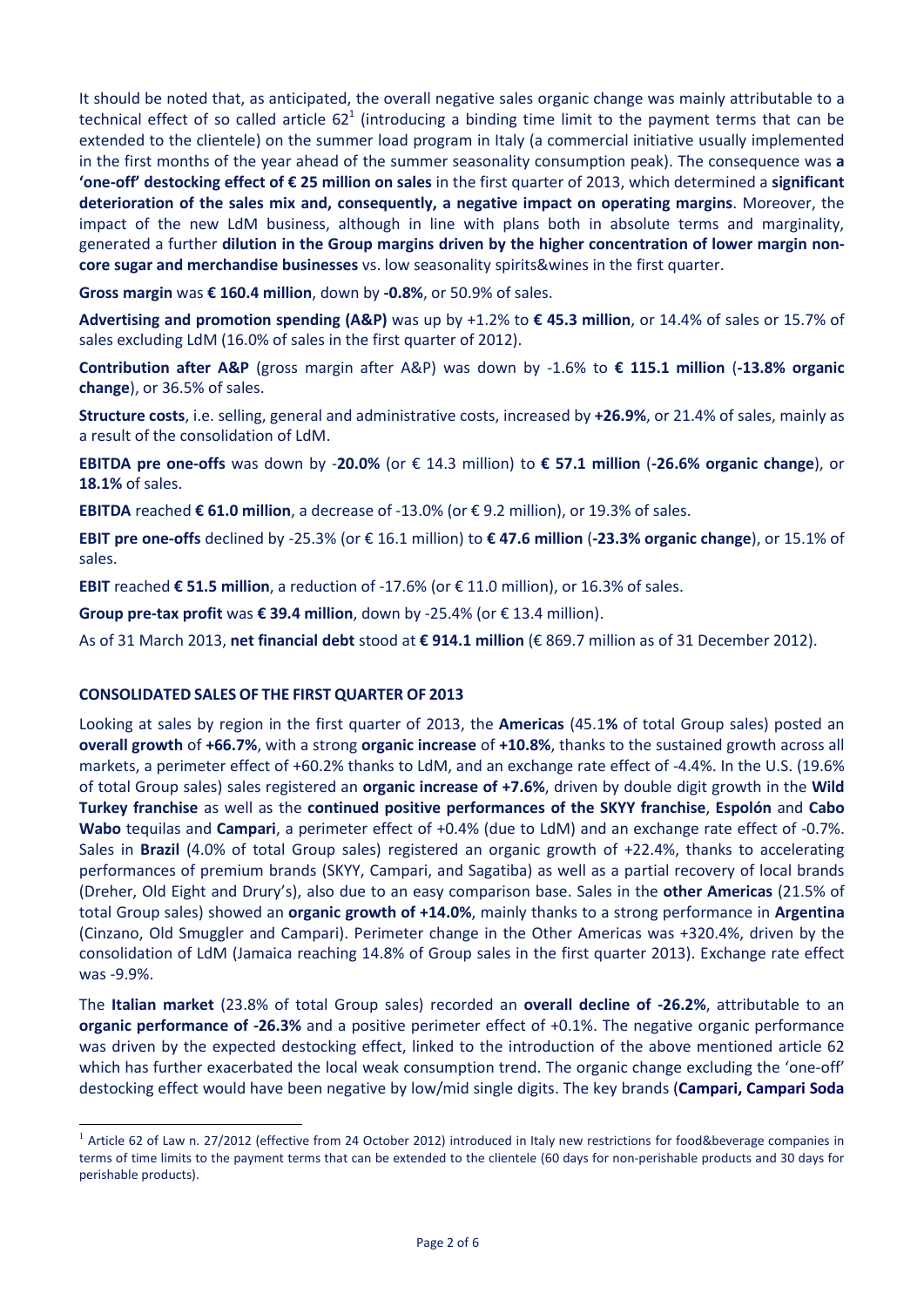and **SKYY Vodka**) recorded a strong decline in shipments; the wine portfolio declined, suffering from a slowdown in the restaurant channel. Soft drinks were also heavily affected by the above mentioned trade destocking as well as by the overall slowdown in consumption in the traditional day-bars channel.

Sales in the **rest of Europe** (19.2% of total Group sales) declined by **-2.8%**, driven by a negative organic change of **-8.8%**, a positive perimeter effect of +6.5%, thanks to a new distribution agreement in Germany as well as LdM, and a negative exchange rate effect of -0.5%. The organic performance was driven by continued softness of Aperol and Cinzano sparkling wine in Germany, exacerbated by very poor weather conditions. **Russia on the contrary was up +52.9%** showing strong results across the key Cinzano and Mondoro brands. **Other European markets** registered mixed results with **Austria** and **Switzerland** positive trends more than offset by decrease in France, Spain and Greece.

Sales in the **rest of the world** (including Global Travel Retail), which accounted for **11.9% of total Group sales**, grew by **+24.5%** overall, with a **negative organic change of -6.9%** and a negative exchange rate effect of - 1.5%. and a perimeter effect of +32.9% thanks to LdM. The organic sales decline was driven by weak shipments of the Wild Turkey franchise and Riccadonna sparkling wines, due to tough comps (+41.7% in 1Q 2012) and heightened competitive pressure on core bourbon and RTD's in **Australia**. A positive development was also achieved in the region's other key markets, including **China**, **Nigeria** and **GTR**.

Looking at **sales by the key brands**, regarding **spirits** (71.1% of Group sales) **Campari declined by -12.4% impacted by weak shipments in Italy, due to so called article 62 introduction**, in part offset by a **good performance in Brazil** and continued traction in international markets, in particular in **U.S.**, **Argentina** and **Nigeria**. **Aperol** registered a **negative organic performance of -15.3%**, affected by **continued weakness in Germany** which was exacerbated by bad weather, in part offset by a **positive performance in Italy** (despite destocking) and **other international markets.** Overall organic growth excluding Germany was +4.8%. **SKYY**  sales achieved **an organic growth of +1.9%**, driven by a **positive performance** in the **US** thanks to SKYY Infusions' continued success and positive momentum behind core. Good results continued in key international markets, particularly **Brazil.** The **Wild Turkey** franchise registered an **organic change of -0.3%**, due to the mixed effect of **strong growth in US** offset by **softness in Australia and Japan, as well as a tough comparison base** (+24.0% in 1Q 2012). The **Tequila** portfolio registered a strong organic growth of **+35.3%**, driven by both **Espolón** and **Cabo Wabo** in the key U.S. market. **Campari Soda** declined by -28.3%, affected by so called article 62 and weak consumption trend and trading conditions in day bars channel and off trade in Italy. The **Brazilian brands** posted a good recovery in first quarter 2013, up **+15.9%,** thanks also to easy comps. **GlenGrant** registered a negative organic performance of**-11.8%,** as the positive performance in Germany, GTR and Japan was not able to offset **weak performance in the core Italian market.**

In terms of **wines**, which accounted for 13.1% of total sales, **Cinzano vermouths** registered an organic growth of **+7.8%**, driven by positive performances in Russia, Germany and Argentina. **Cinzano sparkling wines** sales registered a negative organic performance of **-10.5%**, driven by a strong performance of Russia, which was not able to compensate soft sales in Germany and Italy. **Other sparkling wines** (including **Riccadonna, Odessa** and **Mondoro**) grew organically by **+49.9%** driven by a strong trend of Mondoro in Russia, whilst **still wines**  (mainly **Sella&Mosca**, **Enrico Serafino** and **Teruzzi&Puthod**) declined due to continued weakness in the Italian on premise channel.

**In terms of soft drinks** (5.3% of total sales), **Crodino** declined by -45.0% driven by destocking in connection with so called article 62 as well as weak trading conditions and consumption trend.

*The Executive responsible for preparing Davide Campari-Milano S.p.A.'s financial reports, Paolo Marchesini, certifies pursuant to article 154* bis*, paragraph 2 of the Legislative Decree 58/1998 - that the accounting disclosures in this statement correspond to the accounting documents, ledgers and entries.*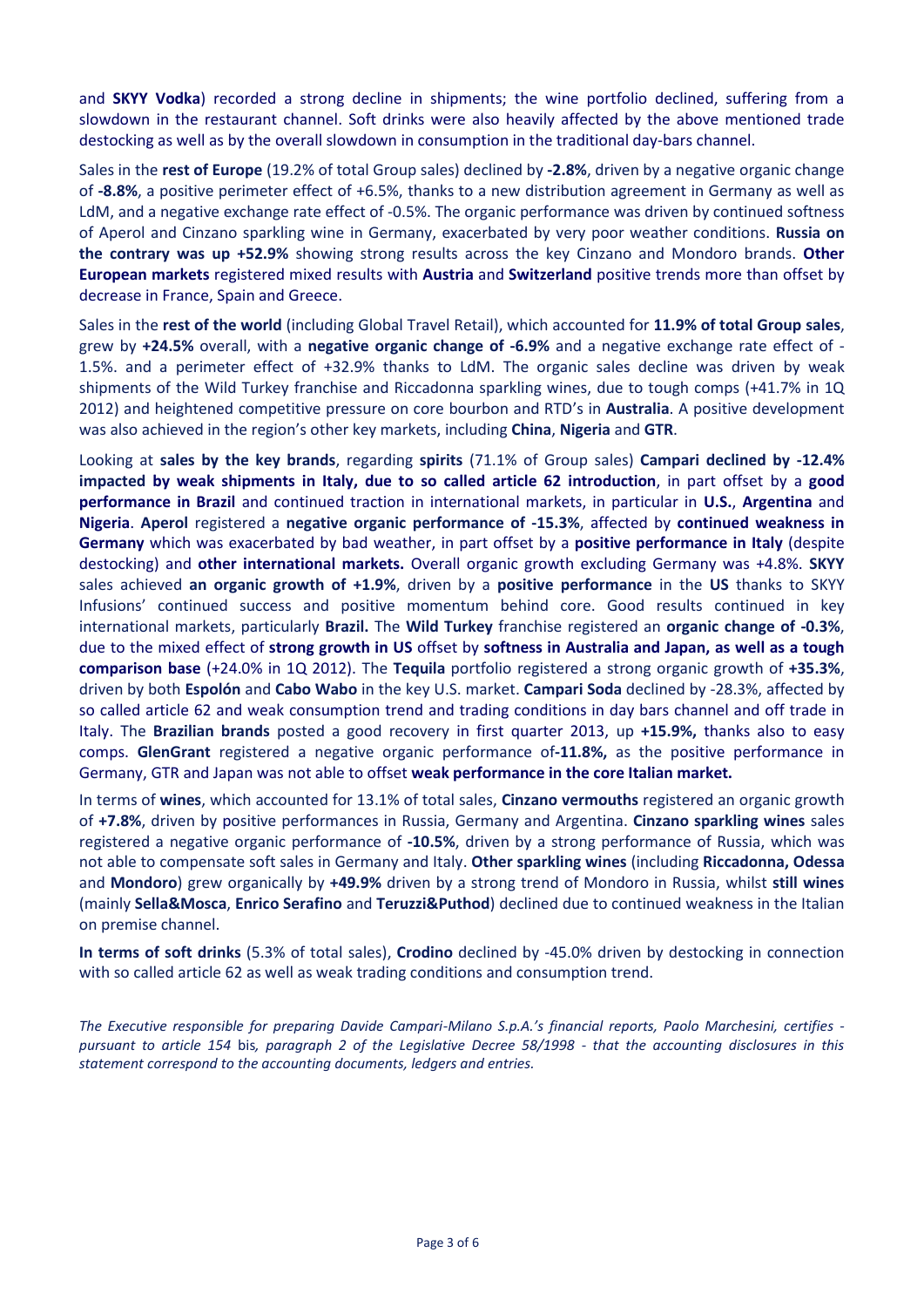#### *ANALYST CONFERENCE CALL*

At **2:30 pm (CET) today, Monday, May 13, 2013**, Campari's management will hold a conference call to present the Group first quarter 2013 results. To participate, please dial one of the following numbers:

- **from Italy: 02 8058 811**
- **from abroad: +44 1212 818003**

The **presentation slides** can be downloaded before the conference call from the main investor relations page on Gruppo Campari's website, at

http://www.camparigroup.com/en/investors/home.jsp

A **recording of the conference call** will be available from Monday, May 13 until Monday, May 20, 2013. To listen to it, please call the following numbers:

**from Italy: 02 72495**

**from abroad: +44 1212 818005**

(access code: **792#**).

**FOR FURTHER INFORMATION**

**Chiara Garavini** Tel.: +39 02 6225 330 Email: [chiara.garavini@campari.com](mailto:chiara.garavini@campari.com)

**Investor Relations Corporate Communications**

**Chiara Bressani** Tel. : +39 02 6225 206 Email[: chiara.bressani@campari.com](mailto:chiara.bressani@campari.com)

**Alex Balestra** Tel. : +39 02 6225 364 Email: alex.balestra@campari.com

<http://www.camparigroup.com/en/investors/home.jsp> [http://www.camparigroup.com/en/press\\_media/image\\_gallery/group\\_images.jsp](http://www.camparigroup.com/en/press_media/image_gallery/group_images.jsp) http://www.youtube.com/campariofficial

#### **ABOUT GRUPPO C[AMPARI](http://www.camparigroup.com/en/index.shtml)**

Davide Campari-Milano S.p.A., together with its affiliates ('Gruppo Campari'), is a major player in the global beverage sector, trading in **over 190 nations** around the world with leading positions in Europe and the Americas. The Group was founded in 1860 and today is **the sixth-largest player worldwide** in the premium spirits industry. The Group's portfolio, with over 50 brands, spans spirits, the core business, wines and soft drinks. Internationally-renowned brands include **[Aperol,](http://www.aperol.com/?http%3A//www.aperol.com/) [Appleton,](http://www.appletonestate.com/) [Campari,](http://www.campari.com/) [Cinzano,](http://www.cinzano.com/) [SKYY Vodka](http://www.skyy.com/) and [Wild Turkey](http://www.wildturkeybourbon.com.au/)**. Headquartered in Sesto San Giovanni, Italy, Campari owns 15 plants and 4 wineries worldwide and has its own distribution network in 16 countries. The Group employs over 4,000 people. The shares of the parent company, Davide Campari-Milano S.p.A. (Reuters CPRI.MI - Bloomberg CPR IM), are listed on the Italian Stock Exchange since 2001. For more information: **[http://www.camparigroup.com/](http://www.camparigroup.com/en/index.shtml)**

**- Appendix to follow -**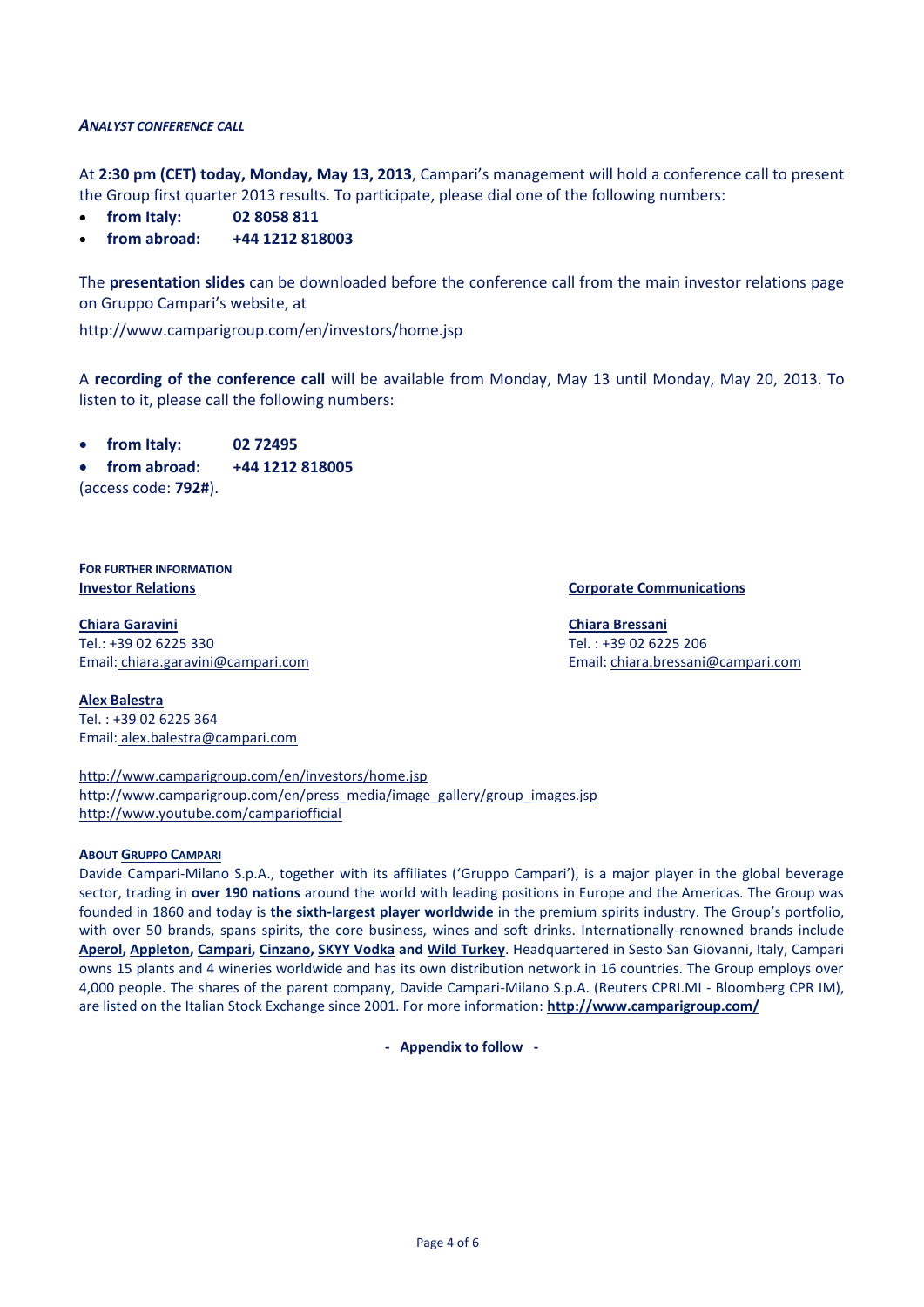### **GRUPPO CAMPARI**

## **Consolidated net revenues by geographic area**

|                                 | 1 January-31 March 2013 |        | 1 January-31 March 2012 |        | %        |  |
|---------------------------------|-------------------------|--------|-------------------------|--------|----------|--|
|                                 | $\epsilon$ million      | %      | $\epsilon$ million      | %      | change   |  |
| Americas                        | 142.2                   | 45.1%  | 85.3                    | 30.5%  | 66.7%    |  |
| Italy                           | 75.0                    | 23.8%  | 101.6                   | 36.4%  | $-26.2%$ |  |
| <b>Rest of Europe</b>           | 60.4                    | 19.2%  | 62.2                    | 22.3%  | $-2.8%$  |  |
| Rest of the world and duty free | 37.6                    | 11.9%  | 30.2                    | 10.8%  | 24.4%    |  |
| <b>Total</b>                    | 315.2                   | 100.0% | 279.3                   | 100.0% | 12.9%    |  |

|                                 |                | <b>Organic</b><br><b>External</b> |                       | <b>Exchange</b> |
|---------------------------------|----------------|-----------------------------------|-----------------------|-----------------|
| <b>Breakdown of % change</b>    | Total % change | growth                            | rate effect<br>growth |                 |
| Americas                        | 66.7%          | 10.8%                             | 60.2%                 | $-4.4%$         |
| Italy                           | $-26.2%$       | $-26.3%$                          | 0.1%                  | 0.0%            |
| <b>Rest of Europe</b>           | $-2.8%$        | $-8.8%$                           | 6.5%                  | $-0.5%$         |
| Rest of the world and duty free | 24.4%          | $-6.9%$                           | 32.9%                 | $-1.5%$         |
| <b>Total</b>                    | 12.9%          | $-9.0%$                           | 23.4%                 | $-1.6%$         |

# **Consolidated net revenues by segment**

|                | 1 January-31 March 2013 |        | 1 January-31 March 2012 |        | %        |  |
|----------------|-------------------------|--------|-------------------------|--------|----------|--|
|                | $\epsilon$ million      | %      | $\epsilon$ million      | %      | change   |  |
| <b>Spirits</b> | 224.1                   | 71.1%  | 217.4                   | 77.8%  | 3.1%     |  |
| Wines          | 41.3                    | 13.1%  | 32.4                    | 11.6%  | 27.4%    |  |
| Soft drinks    | 16.7                    | 5.3%   | 26.9                    | 9.6%   | $-38.0%$ |  |
| Other revenues | 33.2                    | 10.5%  | 2.6                     | 1.0%   | 1169.8%  |  |
| <b>Total</b>   | 279.3                   | 100.0% | 279.3                   | 100.0% | 12.9%    |  |

|                              |                       | <b>Organic</b> | <b>External</b> | <b>Exchange rate</b> |
|------------------------------|-----------------------|----------------|-----------------|----------------------|
| <b>Breakdown of % change</b> | <b>Total % change</b> | growth         | growth          | effect               |
| <b>Spirits</b>               | 3.1%                  | $-8.4%$        | 13.2%           | $-1.7%$              |
| <b>Wines</b>                 | 27.4%                 | 3.5%           | 25.9%           | $-2.0%$              |
| Soft drinks                  | $-38.0%$              | $-38.2%$       | 0.2%            | 0.0%                 |
| Other revenues               | 1169.8%               | 90.2%          | 1082.8%         | $-3.2%$              |
| <b>Total</b>                 | 12.9%                 | $-9.0%$        | 23.4%           | $-1.6%$              |